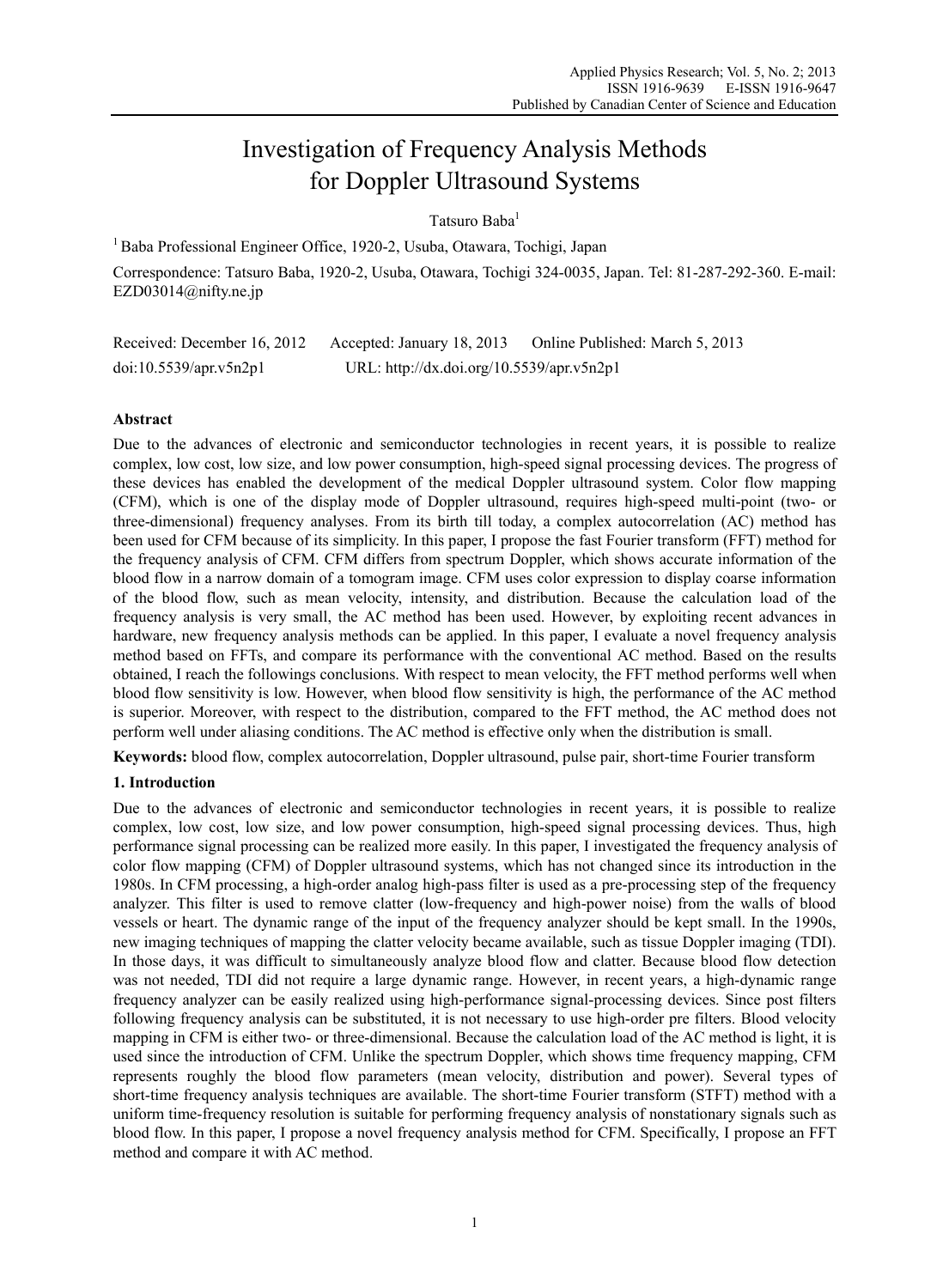## **2. CFM and Spectrum Doppler**

Figure 1 shows spectrum Doppler and CFM images of fluid phantom. These images show the fluid flow in a silicon tube with a 3-mm diameter. The upper images are CFM images, while the lower images are spectrum Doppler images. The spectrum Doppler images indicate the power and velocity of the fluid flow in the tube. The horizontal axis represents time, while the vertical axis represents the velocity corresponding to the Doppler shift frequency. The spectrum Doppler images change with respect to the change of the blood flow velocity (0.2 to 1.0 m/s). Conversely, in CFM images, changes in the blood flow are represented by color variations. The features of CFM and spectrum Doppler are represented in Table 1. Because the clinical availability of CFM is existence of the blood flow, both its precision and resolution do not need high performance. Except for the calculation load, the FFT method (spectrum Doppler) is suitable for frequency analysis.



Figure 1. CFM and spectrum Doppler images

| Table 1. Comparison of Doppler ultrasound diagnoses |  |  |  |  |  |
|-----------------------------------------------------|--|--|--|--|--|
|-----------------------------------------------------|--|--|--|--|--|

| Modality              | CFM                                     | Spectrum Doppler                         |
|-----------------------|-----------------------------------------|------------------------------------------|
| Clinical availability | Existence of blood flow                 | Measurement of blood flow                |
| Signal processing     | AC method                               | FFT method                               |
| Output parameters     | Total power, Mean velocity,<br>Variance | Spectra, Mean velocity, Peak<br>velocity |
| Precision/Resolution  | Poor                                    | Good                                     |
| Calculation load      | <b>Small</b>                            | Large                                    |

Due to hardware restrictions, early implementations of CFM adopted the AC method. Table 2 shows the calculation loads of the FFT (Figure 3) and AC methods (Figure 4). The calculation loads of both methods are estimated. Each pixel calculation requires N-time series. Because calculation load depends on the hardware architecture, I consider multiplication and addition as one-step operations, complex multiplication as a four-step operations and complex addition as a two-step operation. Moreover, we estimate memory access in signal processing by a 20% overhead of the total load.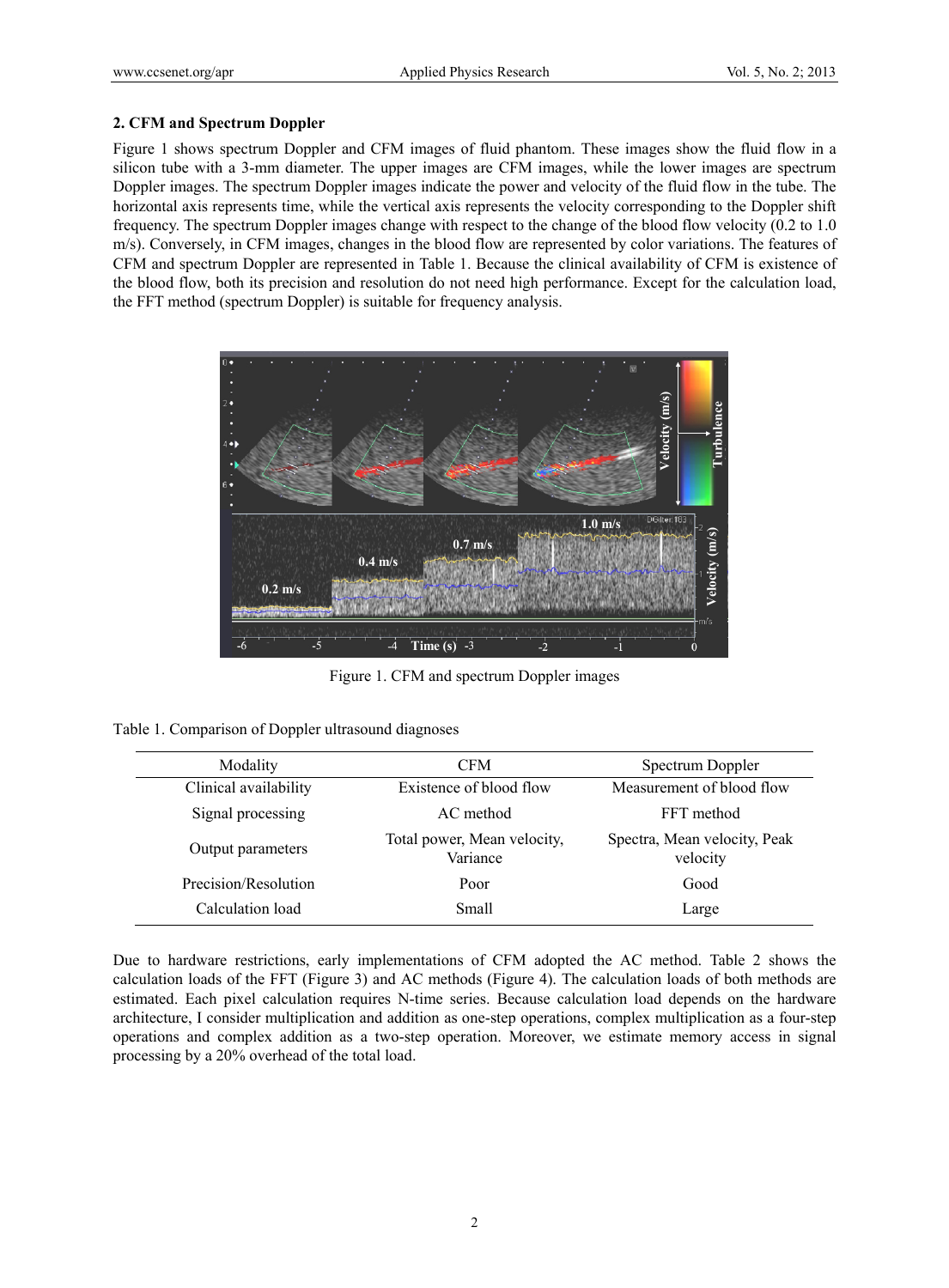| Table 2. Estimations of calculation load of frequency analysis |  |
|----------------------------------------------------------------|--|
|----------------------------------------------------------------|--|

(a) FFT method

| Sub functions | Calculations                                   | <b>Steps</b> |  |
|---------------|------------------------------------------------|--------------|--|
| Window        | (4)N                                           | 4N           |  |
| FFT.          | $(3) N \times r + (4) N \times r/2$            | $4N\times r$ |  |
| Power         | $(1) N + (2) 2N$                               | 3N           |  |
| Parameters    | $(1)$ 3N+1 + $(2)$ 3N+3                        | $6N+4$       |  |
| Overhead      | $(5)$ 20% of above total                       |              |  |
| Sum.          | $(4N\times r + 13N + 4) \times 1.2$<br>[steps] |              |  |

## (b) AC method

| Sub functions | Calculations                             | <b>Steps</b> |  |
|---------------|------------------------------------------|--------------|--|
| $Q\theta$     | $(1) N + (4) N$                          | 5N           |  |
| $\omega$      | $(1) 2(N-1) + (4) N-1 + Table (atan($ )  | $6N - 5$     |  |
| 02            | $(1) N-1$ + (2) $2(N-1)$ + Table(sqrt()) | $3N-2$       |  |
| Parameters    | $(1) 1 + (2) 1$                          | 2            |  |
| Overhead      | $(5)$ 20% of above total                 | -            |  |
| Sum.          | $(14N-5)\times1.2$ [steps]               |              |  |

Notes 1: (1) Real add. (2) Real mul. (3) Comp. add. (4) Comp. mul. (5) Overhead. Notes 2: *N*=2 *r* .

CFM images require 1.5×106 calculations/s (50000 pixels/frame and 30 frames/s). Table 3 shows calculation loads obtained by setting the time-series data N to 4, 8, and 16. Compared with the AC method, I see that the calculation load of the FFT method is approximately two times larger. Therefore, because the AC method has a light calculation load, it has been used until today.

| Table 3. Calculation load of CFM |  |  |
|----------------------------------|--|--|
|----------------------------------|--|--|

| Data $N$ | AC method            | FFT method  |
|----------|----------------------|-------------|
|          | 9.3 Mflops           | 15.1 Mflops |
|          | $19.4$ <i>Mflops</i> | 36.8 Mflops |
| 16       | 39.5 Mflops          | 72.8 Mflops |

## **3. Algorithm for Estimating Blood Flow Parameters**

#### *3.1 Definition of Blood Flow Parameters*

In the CFM method, there are three types of blood flow parameters. The blood flow model in the frequency domain is shown in Figure 2. The average angular velocity, its distribution, and total spectrum power are defined as  $\overline{\omega}$ ,  $\sigma^2$  and *TP* respectively.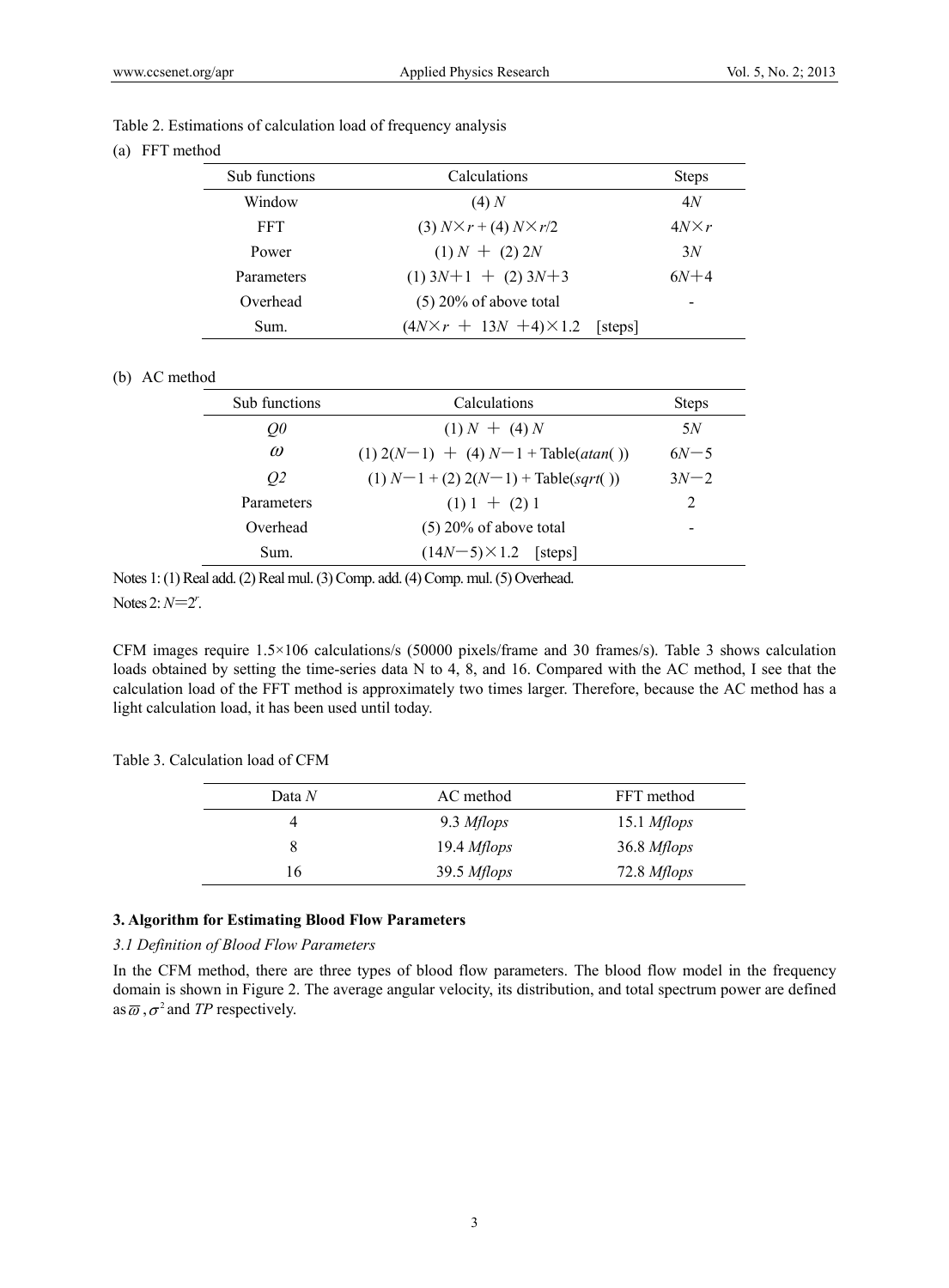

Figure 2. Definition of blood flow model

The parameters *TP*,  $\overline{\omega}$ , and  $\sigma^2$  in Figure 2 are defined by Equations (1) to (3).

$$
TP = \int_{-\omega_s/2}^{\omega_s/2} P(\omega) d\omega \tag{1}
$$

$$
\overline{\omega} = \frac{\int_{-\omega_s/2}^{\omega_s/2} \omega \cdot P(\omega) d\omega}{TP}
$$
 (2)

$$
\sigma^2 = \frac{\int_{-\omega_s/2}^{\omega_s/2} (\omega - \overline{\omega})^2 \cdot P(\omega) d\omega}{TP}
$$
  
= 
$$
\frac{\int_{-\omega_s/2}^{\omega_s/2} \omega^2 \cdot P(\omega) d\omega}{TP} - \overline{\omega}^2
$$
 (3)

#### *3.2 FFT Algorithm*

The computational algorithm used by the FFT method is shown in Figure 3. In the calculation process, the power spectrum series  $P_i$  is used as temporary data. The middle data  $P0$ ,  $PI$ , and  $P2$  (1<sup>st</sup>, 2<sup>nd</sup> and 3<sup>rd</sup> moments of spectra, respectively) are computed based on  $P_i$ . Next, these values are used to compute  $TP$ ,  $\overline{\omega}$ , and  $\sigma^2$ .



Figure 3. Algorithm of FFT method

The input signal  $\tilde{\chi}(t)$  is a quadrature-detection output signal that is the Doppler-shift signals dropped into baseband. It is expressed in Equation (4) as the composition of multiple sinusoidal waveforms (amplitude *ai* and phase  $\phi_i$ ).

$$
\widetilde{x}(t) = \sum_{i=1}^{i} a_i \cdot \exp(j \cdot \omega_i \cdot t) \cdot \exp(j \cdot \phi_i)
$$
\n(4)

The FFT output  $\widetilde{Y}(j \cdot \omega_k)$  is denoted by Equation (5).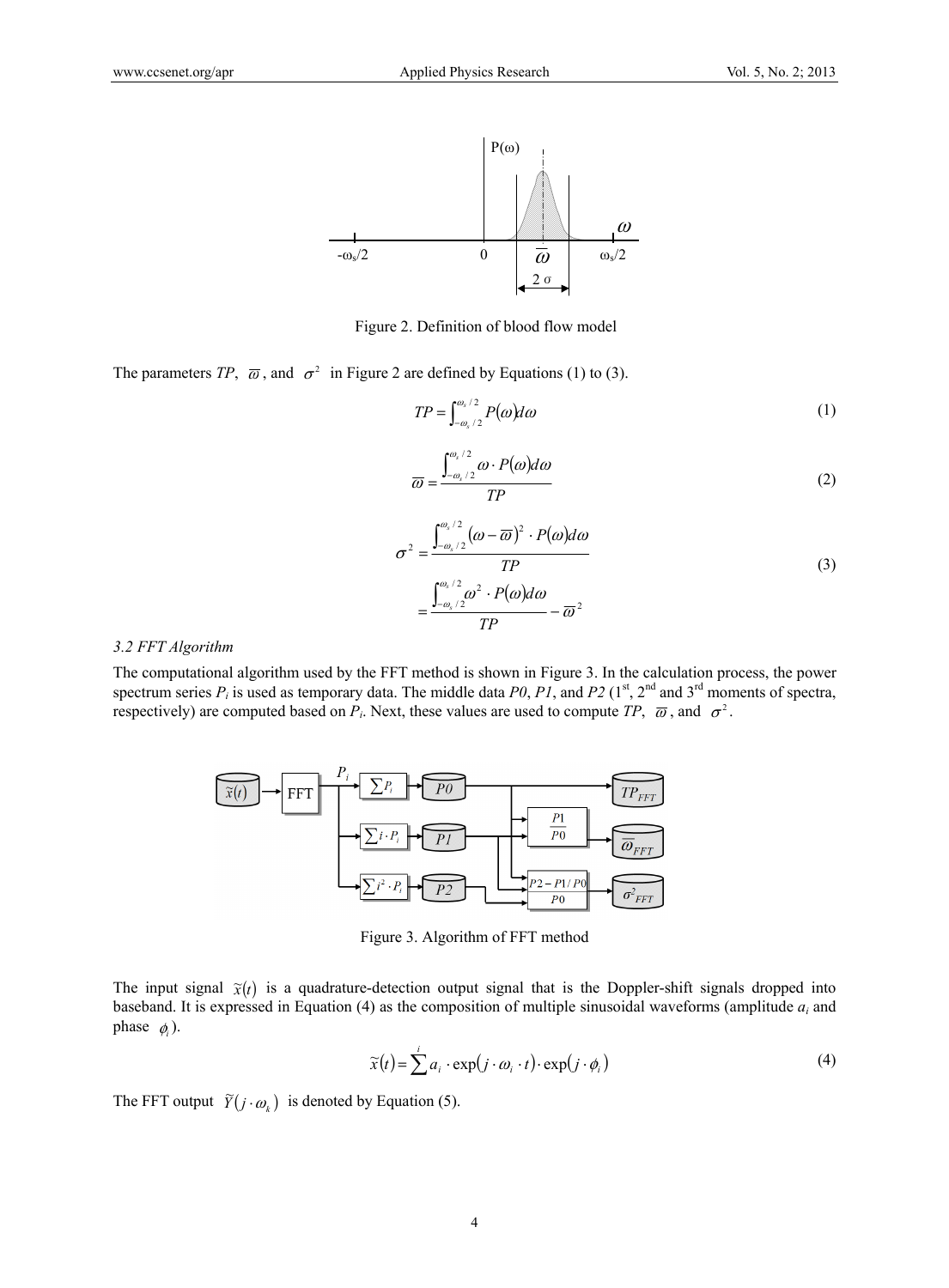$$
\tilde{Y}(j \cdot \omega_k) = \sum_{i=1}^{i} \sum_{j=1}^{k} a_i \exp(j\omega_i t) \cdot \exp(j\varphi_i) \cdot \exp(-j\omega_k t)
$$
\n
$$
= \sum_{i=1}^{i} \sum_{j=1}^{k} a_i \cdot \exp(j(\omega_i - \omega_k)t) \cdot \exp(j\varphi_i)
$$
\n(5)

The power spectrum  $P_k$  of  $\widetilde{Y}(j \cdot \omega_k)$  is denoted by Equation (6).

$$
P_k = \widetilde{Y}(j\omega_k) \cdot \widetilde{Y}^*(j\omega_k) = \sum_{i=1}^i \sum_{j=k}^k a_{i=k}^2 = \sum_{i=1}^i \sum_{j=1}^k a_{ij}^2
$$
\n
$$
(6)
$$

When the FFT number is set to *N*, the moments are denoted by Equation (7).

$$
P0 = \sum_{i=-N/2}^{N/2} P_i, \quad P1 = \sum_{i=-N/2}^{N/2} i \cdot P_i, \quad P2 = \sum_{i=-N/2}^{N/2} i^2 \cdot P_i
$$
 (7)

Using Equations (1), (2), (3), and (7), we can compute the blood flow parameters, which are expressed by Equation (8). To compare with the AC method, the parameters are normalized by the FFT number *N.* Moreover, I normalized  $\bar{\omega}$  by the sampling angle-frequency  $\omega$ .

$$
TP_{FFT} = \frac{1}{N^2} \cdot P0, \quad \overline{\omega}_{FFT} = \frac{2\pi}{N} \cdot \frac{P1}{P0},
$$
  

$$
\sigma_{FFT}^2 = \frac{P2 - P0 \cdot P1^2}{N^2 \cdot P0} = \frac{P2}{N^2 \cdot P0} - \left(\frac{\overline{\omega}_{FFT}}{2\pi}\right)^2
$$
 (8)

*3.3 AC Algorithm* 

The computational algorithm used by the AC method is shown in Figure 4. The middle data  $Q_0$ ,  $Q_1$ , and  $Q_2$  (1<sup>st</sup>, <sup>2nd</sup> and 3<sup>rd</sup> moments corresponding to Equations (1) to (3), respectively) are calculated based on  $\tilde{C}(0)$  and  $\tilde{C}(\tau)$ . These values are computed similar to the FFT method, while  $\overline{\omega}$  and  $\sigma^2$  are approximated.



Figure 4. Algorithm of AC method

The frequency analysis of the AC method uses a complex autocorrelation (pulse pair) algorithm. Specifically, it multiplies the input signal  $\tilde{x}(t)$  with the conjugate signal  $\tilde{x}^*(t+\tau)$ , which has a phase difference (sampling period τ).

$$
\widetilde{C}(\tau) = \sum_{i=1}^{N-1} \widetilde{x}(t) \cdot \widetilde{x}^*(t+\tau) = \sum_{i=1}^{N-1} \widetilde{x}(i) \cdot \widetilde{x}^*(i+1) = CR + j \cdot CI \tag{9}
$$

Here, *CR* and *CI* are the real and imaginary parts of the  $(N-1)$  addition, and can be denoted by Equation (10).

$$
CR = \sum_{j=1}^{N-1} \sum_{j=1}^{i} a_{ij} \cdot \cos(\omega_{ij}) \qquad CI = \sum_{j=1}^{N-1} \sum_{j=1}^{i} a_{ij} \cdot \sin(\omega_{ji}) \qquad (10)
$$

Equation (11) defines the moments *Q0*, *Q1*, and *Q2*. The expressions for *Q1* and *Q2* are approximations.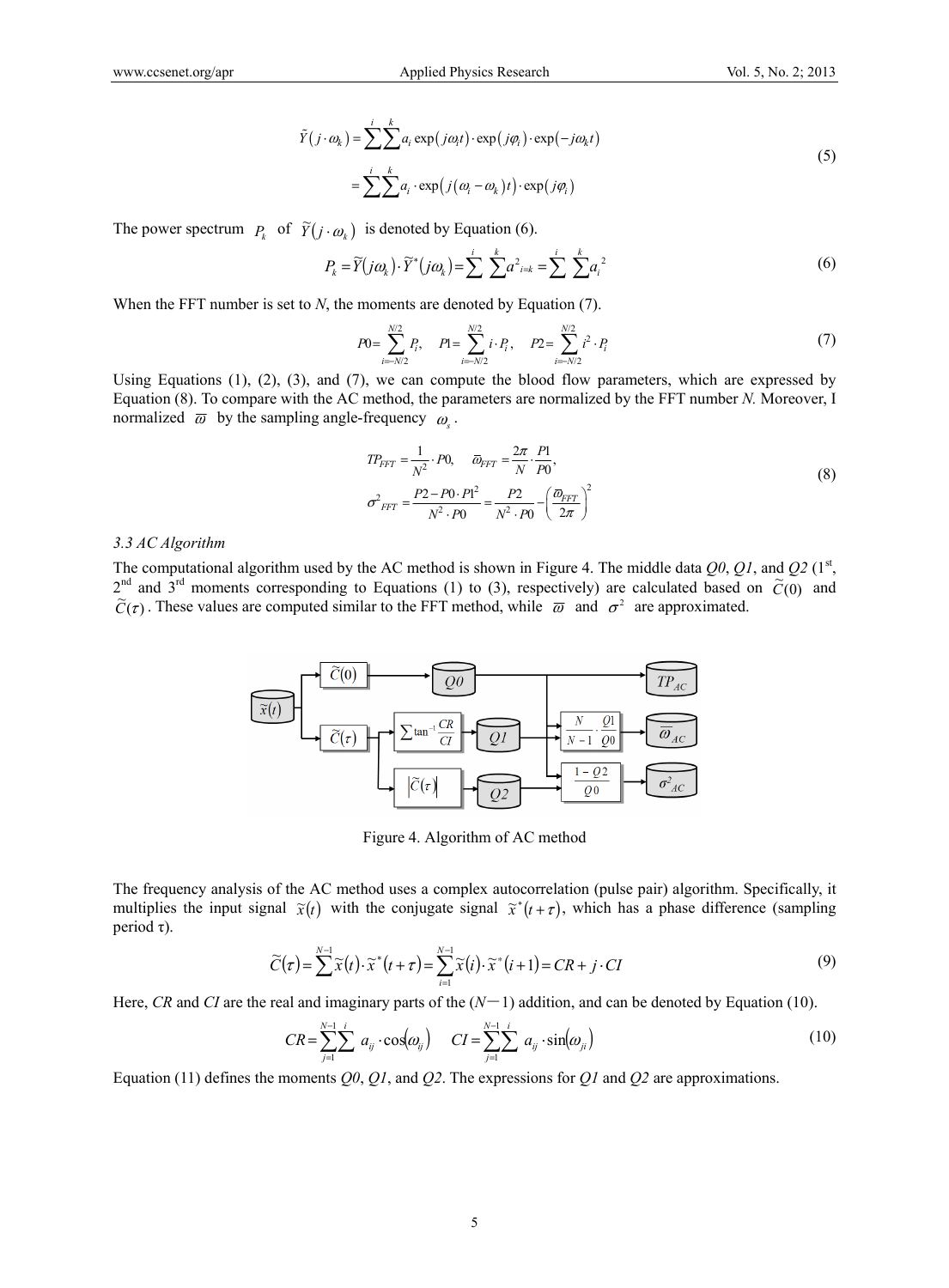$$
Q0 = CR(0) = \sum_{j=1}^{N} \sum_{i=1}^{i} a_{ij}^{2},
$$
  
\n
$$
Q1 = \sum_{j=1}^{N-1} \sum_{j=1}^{i} a_{ij}^{2} \cdot a_{ij}^{2} \approx \tan^{-1} \left( \frac{CI}{CR} \right) \cdot \sum_{j=1}^{N-1} \sum_{j=1}^{i} a_{ij}^{2},
$$
  
\n
$$
Q2 = \sum_{j=1}^{N-1} \sum_{j=1}^{i} a_{ij}^{2} \cdot a_{ij}^{2} \approx \left( Q1^{2} + Q0^{2} - Q0 \cdot \sqrt{CR^{2} + CI^{2}} \right) \cdot Q0
$$
\n(11)

Using these moments, we compute *TP*,  $\overline{\omega}$ ,  $\sigma^2$  according to Equation (12). Here these parameters are normalized by time series N (for comparison with the FFT method), and  $\bar{\omega}$  is normalized by the range of  $\pm \pi/2$ .

$$
TP_{AC} = \frac{\tilde{C}(0)}{N}, \quad \bar{\omega}_{AC} = \frac{N}{N-1} \cdot \frac{Q1}{Q0},
$$
  

$$
\sigma_{AC}^{2} = \frac{\pi^{2}}{4} \cdot \left( \frac{\sqrt{CR^{2} + CI^{2}}}{Q0} - \left( \frac{Q1}{Q0} \right)^{2} \right) = \frac{\pi^{2}}{4} \cdot \left( 1 - \frac{Q2}{Q0} \right)
$$
(12)

#### **4. Performances of Blood Flow Parameter Estimation**

## *4.1 Single Sinusoidal Waveform Comparison*

When the sinusoidal waveform  $\tilde{x}(t) = a_i \cdot \exp(i\omega_i t)$  is applied to Equations (6) and (11), the *TP<sub>FFT</sub>* and *TP<sub>AC</sub>* values are obtained according to Equations (13) and (14), respectively. The values of  $TP_{FFT}$  and  $TP_{AC}$  are equal. Because a typical input signal consists of several sinusoidal waveforms (Equation (4)), *TP<sub>FFT</sub>* and *TP<sub>AC</sub>* are always equal.

$$
TP_{FFT} = \frac{1}{N^2} \sum_{i=1}^{N} \sum_{k=1}^{N} a_{i=k}^2 = a_i^2
$$
 (13)

$$
TP_{AC} = \frac{1}{N^2} \cdot CR(0) = \frac{1}{N^2} \cdot \sum_{i=1}^{N} \sum_{i=1}^{N} a_i^2 = a_i^2 \tag{14}
$$

The values of  $\bar{\omega}$  and  $\sigma^2$  are plotted in Figures 5(a) and 5(b). The horizontal axis represents  $\bar{\omega}$ , which ranges from 0 to  $\pi/2$ . The time series *N* is set to 32. In Figure 5(a), although  $\overline{\omega}_{AC}$  is computed correctly, the discontinuity of the time window generates vibration on  $\overline{\omega}_{\text{FFT}}$ . These vibrations can be suppressed if a window function is applied prior to FFT processing. Moreover, because  $\sigma^2$  is affected by the vibrations of  $\bar{\omega}$ ,  $\sigma^2_{FFT}$ becomes large. The results of parameter estimation are summarized in Table 4. Based on these results, I see that in general, the AC method is stable for a single sinusoidal waveform input.



Figure 5. Simulation of a single sinusoidal waveform Estimation of  $\bar{\omega}$ , (b) Estimation of  $\sigma^2$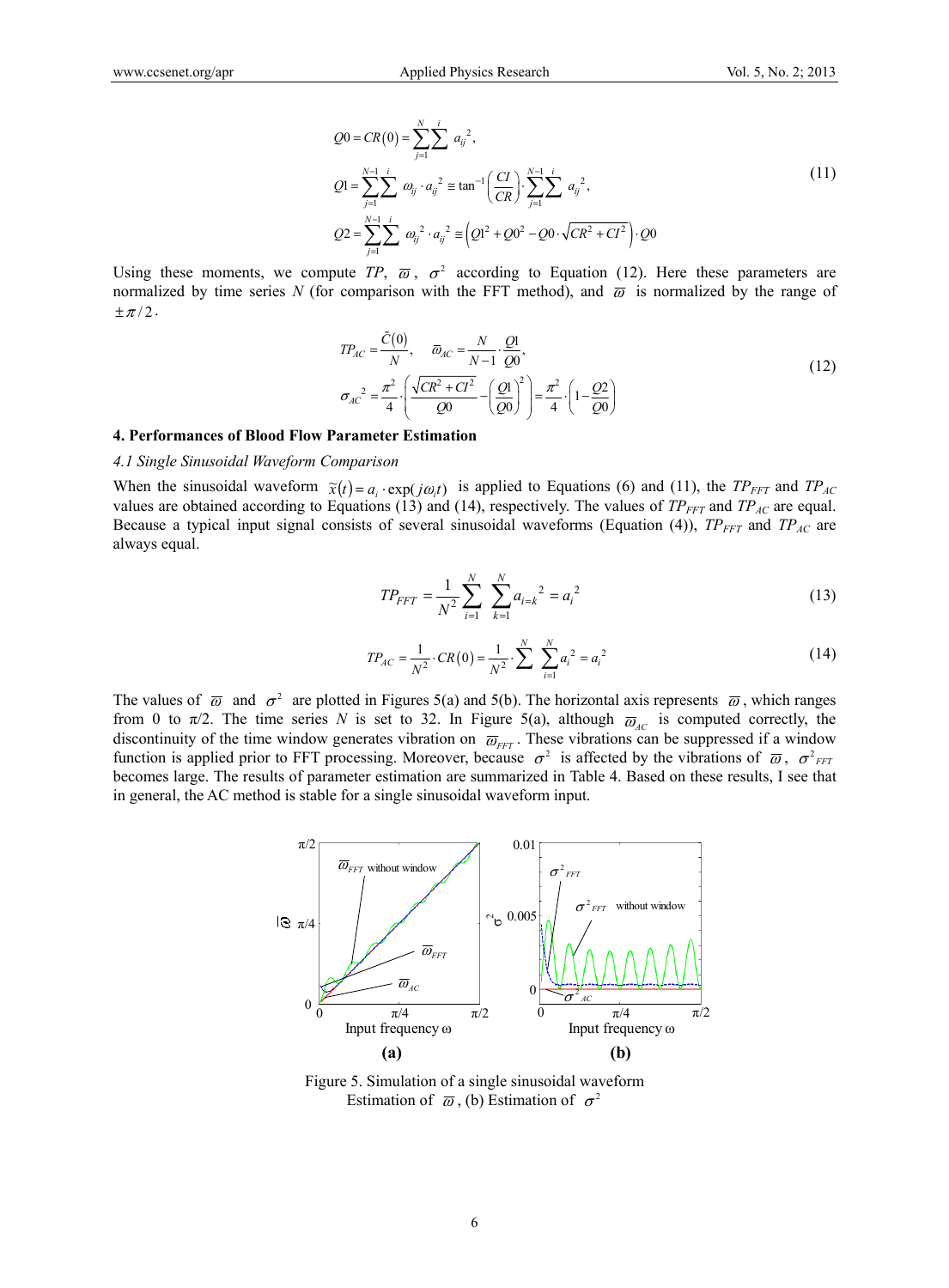| Method              | AС      | FFT                                        |
|---------------------|---------|--------------------------------------------|
| TР                  | Correct | Correct                                    |
| $\overline{\omega}$ | Correct | Correct (preprocessing window is required) |
|                     | Correct | Affected by $\bar{\omega}$                 |

|  |  |  | Table 4. Comparison of estimated parameters for a single sinusoidal waveform |
|--|--|--|------------------------------------------------------------------------------|
|  |  |  |                                                                              |

# 4.2  $\sigma^2$  *Comparison*

First, we need to define the range of  $\sigma^2$ . For simplicity, I set  $\overline{\omega}$  to 0 and compute the maximum value of  $\sigma^2$ . In Figure 6, I represent several types of  $\sigma^2$  computational models. Figures 6 (a), (b), and (c) correspond to models of white noise and high-frequency noise and a pair of symmetrical sinusoidal waveforms, respectively. The corresponding distributions  $\sigma^2$ <sub>a</sub>,  $\sigma^2$ <sub>b</sub>, and  $\sigma^2$ <sub>c</sub> are obtained by Equation (15).



Figure 6.  $\sigma^2$  range estimation models (a) White noise, (b) High-frequency noise, (c) Pair of sine waves

$$
\sigma_a^2 = 2 \int_0^{\pi} 1 \cdot \omega^2 d\omega / 2\pi = \pi^2 / 3,
$$
  
\n
$$
\sigma_b^2 = 2 \int_0^{\pi} \omega \cdot \left(\frac{\omega}{\tau}\right)^2 d\omega / \pi = \pi^2 / 2,
$$
  
\n
$$
\sigma_c^2 = \left(1 \cdot \pi^2 + 1 \cdot \left(-\pi\right)^2\right) / 2 = \pi^2
$$
\n(15)

This result indicates that the two-tone model (a pair of symmetrical sinusoidal waveforms shown in Figure 6(c)) achives the maximum range of  $\sigma^2$ . Figure 7 shows the estimated values of  $\sigma^2$  obtained by this model. Figure 7(a) shows the input signal  $\tilde{x}(t)$ , which is a mixture of two-tone sine waves with  $\omega_1 = \pi/40$  (near 0 Hz) and  $\omega_2$ . The frequency difference  $\omega_2 - \omega_1$  is expressed as  $\Delta \omega$ . As shown in Equation (16), the amplitudes of the two waveforms are equal.

$$
\widetilde{x}(t) = \exp(j\omega_1 t) + \exp(j\omega_2 t) \tag{16}
$$

Figure 7(b) shows the estimated values of  $\sigma^2$ . Because aliasing occurs when  $\Delta \omega$  exceeds  $\pi/2$ ,  $\overline{\omega}$  decreases and  $\sigma_{AC}^2$  breaks at  $\pi^2/4$ . However, because all spectrum series are required in the calculation process of  $\sigma_{FFT}^2$ , the exact moments are computed based on baseline shift information. Because  $\Delta \omega$  does not brea it reaches  $\pi$ ,  $\sigma_{FFT}$  can estimate the maximum value of  $\pi^2$ . The comparison of the estimated values of  $\sigma^2$  is shown in Table 5. The comparison reveals that the range of  $\sigma_{\text{FFT}}^2$  is larger than that of  $\sigma_{\text{AC}}^2$ , and  $\sigma_{\text{FFT}}^2$  is stable.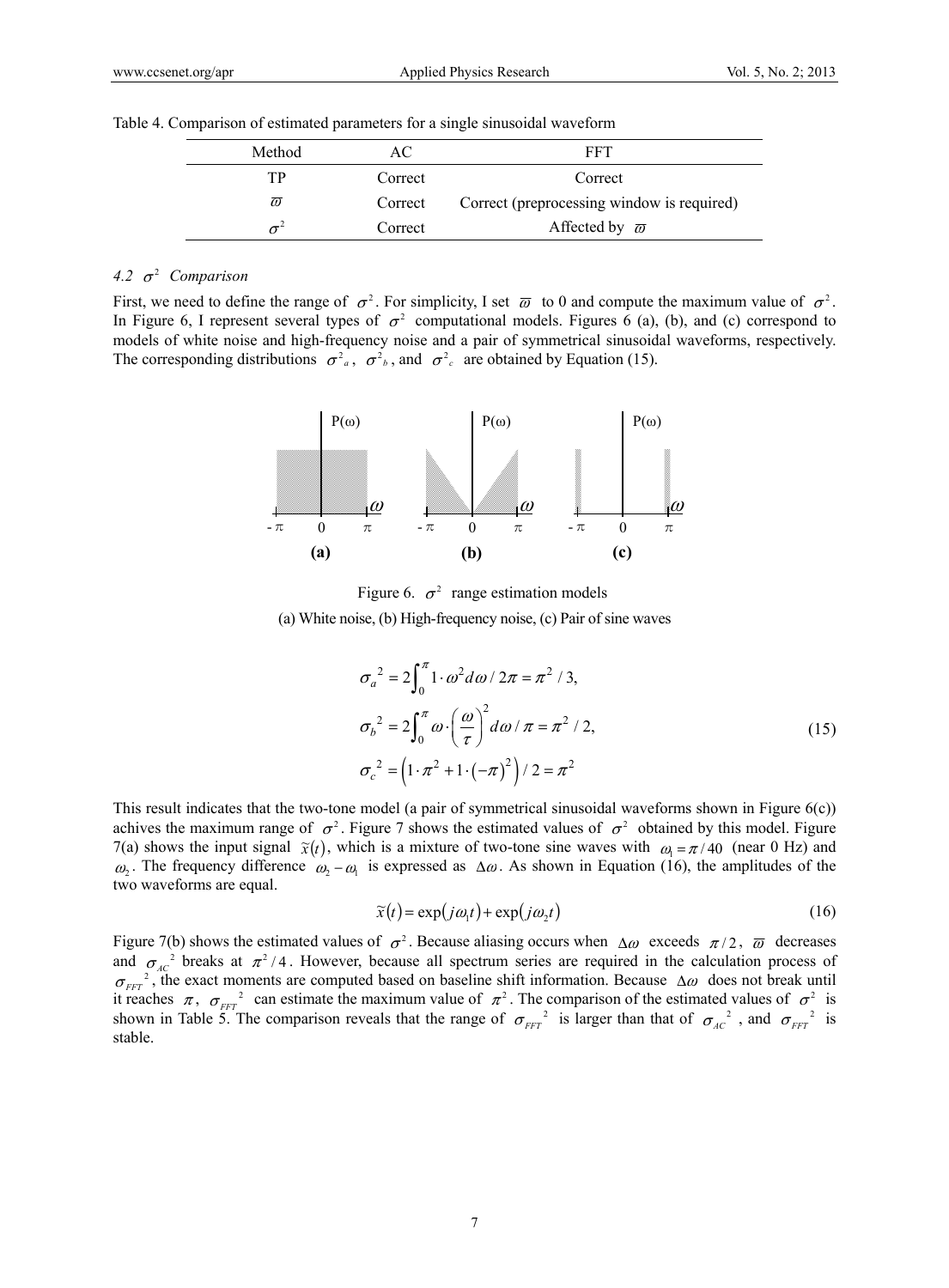

Figure 7. Comparison of estimated values of  $\sigma^2$  using two-tone sinusoidal waves (a) Model of  $\tilde{\chi}(t)$ , (b) Estimation of  $\sigma^2$ 

Table 5. Comparison of estimated values of  $\sigma^2$  using two-tone sinusoidal waves

| Method | АC                            | FFT     |  |
|--------|-------------------------------|---------|--|
|        |                               |         |  |
|        | Error                         |         |  |
|        | at $\pi/2 \sim \pi$ caused by | Correct |  |
|        | aliasing                      |         |  |
|        |                               |         |  |

#### *4.3 Performance Comparison with Respect to Clatter*

In Doppler ultrasound diagnosis, a high-intensity low-frequency signal (called clatter) is introduced into weak blood flow signals. Clatter is generated near walls of blood vessels or heart walls, and has a significant influence on the estimation of  $\bar{\omega}$ . I investigate the influence of clatter on  $\bar{\omega}$  using the two frequency signal inputs shown in Equation (17). Figure 8(a) shows the input signal model used, which has a clatter component (with angular frequency  $\omega_1$ ) and a blood flow component (with angular frequency  $\omega_2$ ). The power of clatter and blood flow is set to  $PI$  (=  $a_1^2$ ) and  $P2$  (=  $a_2^2$ ) respectively.

$$
\widetilde{x}(t) = a_1 \cdot \exp(j\omega_1 t) + a_2 \cdot \exp(j\omega_2 t)
$$
\n(17)

The resulting estimated values of  $\overline{\omega}$  are shown in Figure 8 (b). Here,  $\omega_1$  and  $\omega_2$  are set to  $\pi/40$  and  $\pi/5$ respectively. I compute  $\overline{\omega}_{FFT}$  and  $\overline{\omega}_{AC}$  by changing the power ratios  $P_1/P_2 = a_1^2/a_2^2$  from -10 dB to +10 dB.  $\overline{\omega}_{FFT}$  is linearly related to *P1/P2* (has a dividing point) and is expressed by Equation (18).

$$
\overline{\omega}_{FFT} = \frac{\omega_1 \cdot P_1 + \omega_2 \cdot P_2}{P_1 + P_2} = \frac{P_1}{P_1 + P_2} \cdot \omega_1 + \frac{P_2}{P_1 + P_2} \cdot \omega_2 \tag{18}
$$

Conversely,  $\overline{\omega}_{AC}$  is equal to the angle between the synthetic vector of the component  $\omega_1$  $(P_1 \cdot \cos \omega_1 + jP_1 \cdot \sin \omega_1)$  and that of  $\omega_2$   $(P_2 \cdot \cos \omega_2 + jP_2 \cdot \sin \omega_2)$ , and is expressed by Equation (19). Therefore,  $\overline{\omega}_{AC}$  and *P1/P2* are non-linearly related, and  $\overline{\omega}_{AC}$  decreases as *P1/P2* increases. The comparison results of  $\overline{\omega}$ are presented in Table 6. The estimated values of  $\overline{\omega}_{AC}$  are lower in the presence of clatter.

$$
\overline{\omega}_{AC} = \tan^{-1} \left( \frac{P_1 \cdot \sin \omega_1 + P_2 \cdot \sin \omega_2}{P_1 \cdot \cos \omega_1 + P_2 \cdot \cos \omega_2} \right)
$$
(19)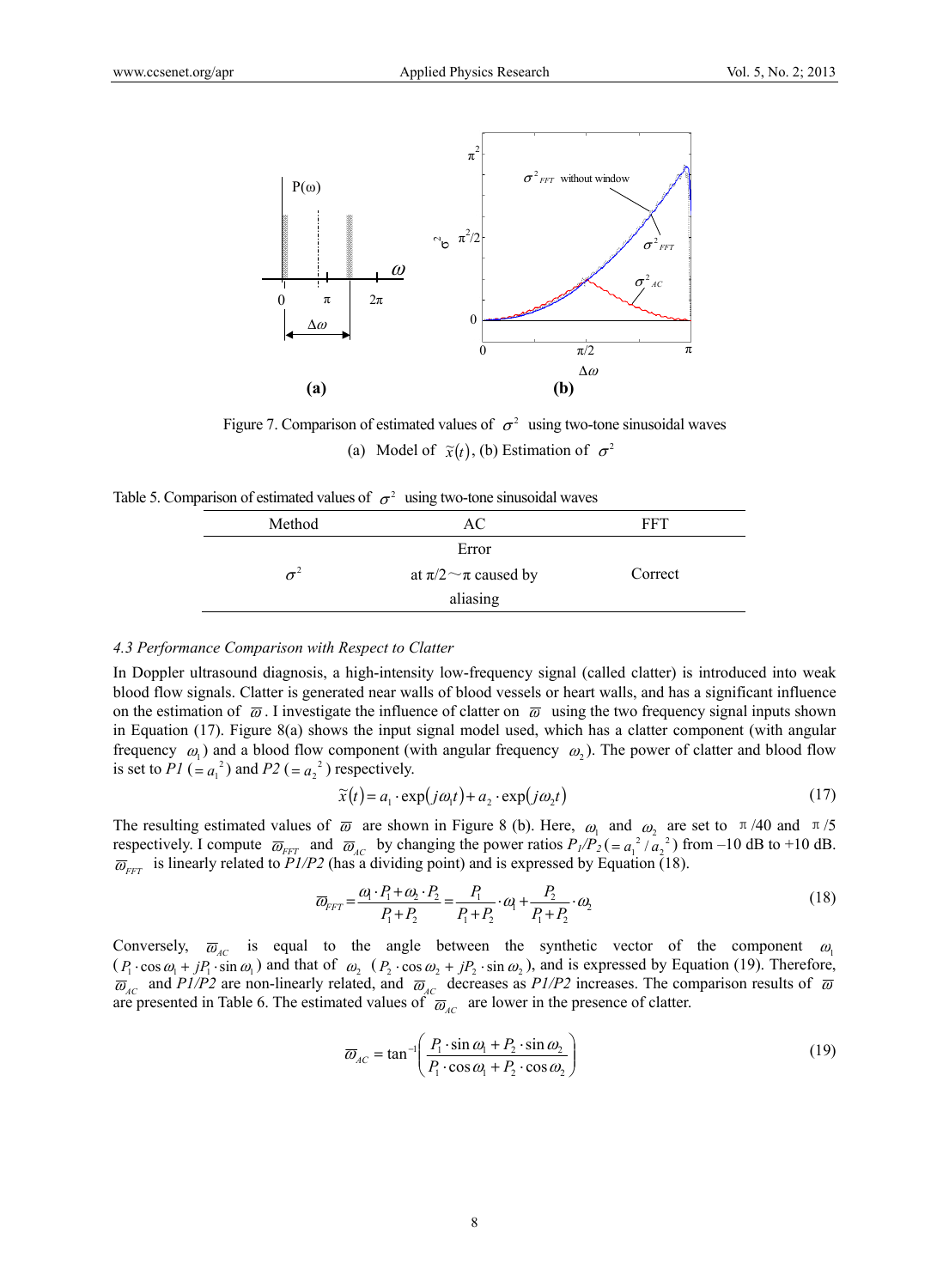

Figure 8. Comparison of estimated values of  $\bar{\omega}$  using two-tone sinusoidal waves (a) Model of  $\tilde{\chi}(t)$ , (b) Estimation of  $\overline{\omega}$ 

Table 6. Comparison of  $\overline{\omega}$  affected due to clatter

| Method   | AС                   | FFT     |
|----------|----------------------|---------|
|          | Affected by clatter: |         |
| $\omega$ | Under estimation at  | Correct |
|          | P1/P2 > 0dB          |         |

*4.4 Performance Comparison with Respect to Noise (Influence on*  $\bar{\omega}$ *)* 

In Doppler ultrasound diagnosis, the sensitivity of blood flow plays an important role in CFM. Even when S/N is poor, exact blood flow estimation is required. To investigate the influence of noise on  $\bar{\omega}$ , I use the model of  $\tilde{x}(t)$  shown in Figure 9(a), which is a mixture of white noise and a single sinusoidal waveform. The noise to signal ratio is denoted by  $\alpha$  (the power ratio of the  $\omega_0$  component), and noise is uniformly distributed from  $-\pi$  to  $\pi$ . The 0<sup>th</sup> and 1<sup>st</sup> moments,  $N_\theta$  and  $N_I$ , respectively, of noise are expressed by Equation (20). Because the  $1<sup>st</sup>$  moment is an odd function,  $N<sub>I</sub>$  becomes zero.

$$
N_0 = \int_{-\pi}^{\pi} P_{noise}(\omega) d\omega = 2\pi\alpha,
$$
  
\n
$$
N_1 = \int_{-\pi}^{\pi} \omega \cdot P_{noise}(\omega) d\omega = \alpha \int_{-\pi}^{\pi} \omega d\omega = 0
$$
\n(20)

When the 0<sup>th</sup> and 1<sup>st</sup> moments of  $\omega_0$  are set to  $P0_{\omega 0}$  and  $P1_{\omega 0}$  respectively, I can use the expression of  $N_I$  and  $N_2$  of Equation (20) and obtain the expression of  $\overline{\omega}_{FFT}$  shown in Equation (21).

$$
\overline{\omega}_{FFT} = \frac{N_1 + P1_{\omega_0}}{N_0 + P0_{\omega_0}} = \frac{\omega_0}{2\pi\alpha + 1}
$$
\n(21)

In the AC method, I compute  $\overline{\omega}_{ac}$  using the angle of  $\widetilde{C}(\tau)$  in complex coordinates expressed by Equation (9). The white noise component  $\alpha(\hat{\delta_r},j\delta_i)$  is added to the tip of the  $\omega_0$  component. As shown in Figure 9(b), the velocity vector is distributed on a concentric circle with radius  $\alpha$ . Here,  $(\delta_r, j\delta_i)$  represents the complex random noise.

$$
\overline{\omega}_{AC} = \tan^{-1} \left( \frac{\sum_{i=1}^{N-1} (1 \cdot \sin(i \cdot \omega_0 / 2\pi) + \alpha \cdot \delta_i)}{\sum_{i=1}^{N-1} (1 \cdot \cos(i \cdot \omega_0 / 2\pi) + \alpha \cdot \delta_i)} \right)
$$
(22)

When the average autocorrelation (with number  $N-1$ ) is calculated using Equation (22), the synthetic vector converges on the center of a concentric circle and can be approximated using Equation (23).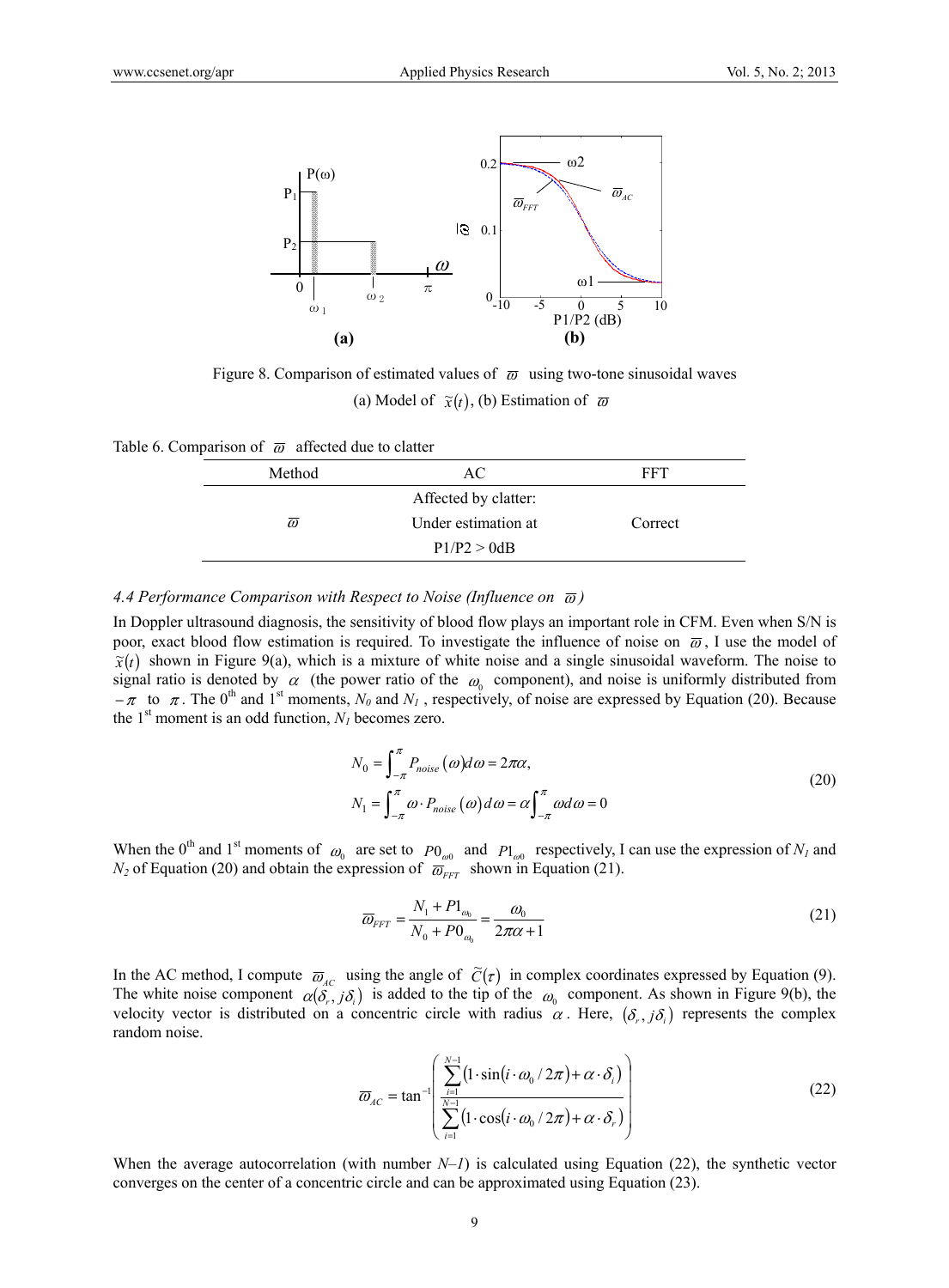$$
\lim_{N \to \infty} \overline{\omega}_{AC} = \omega_0 \tag{23}
$$

The simulation results obtained using Equation (24) show that the noise ratio  $\alpha$  changes from –10 dB to 10 dB. The results are presented in Figure 9(c).

$$
\widetilde{x}(t) = \exp(j\omega_0 t) + \alpha(\delta_r, j\delta_i)
$$
\n(24)

Here,  $\omega_0$  is set to  $\pi/5$ .

When the noise level is lower than the signal level,  $\overline{\omega}_{FFT}$  decreases and  $\overline{\omega}_{AC}$  is not easily affected by noise. Moreover, when the signal level is lower than the noise level,  $\overline{\omega}_{AC}$  also decreases and its accuracy is less than that of  $\overline{\omega}_{\text{FFT}}$  ( $\alpha$  exceeds 8 dB in Figure 9(c)).



Figure 9. Simulations of white-noise model

(a) Model of  $\tilde{x}(t)$ , (b) AC Model of  $\tilde{x}(t)$ , (c) Estimation of  $\overline{\omega}$ , (d) Estimation of  $\sigma^2$ .

## *4.5 Performance Comparison with Respect to Noise (Influence on*  $\sigma^2$ )

Next, I set  $\omega_0$  to zero in Equation (24) and compare the performance of  $\sigma^2$ . The norm of the synthetic vector in the AC method, *NORM*, is obtained by Equation (25).

$$
NORM = \sqrt{\sum_{i=1}^{N-1} \left(\frac{1}{\sqrt{N}} + \alpha \cdot \cos\left(\frac{i}{N} \cdot 2\pi\right)\right)^2 + \sum_{i=1}^{N-1} \left(\frac{1}{N} + \alpha \cdot \sin\left(\frac{i}{N} \cdot 2\pi\right)\right)^2}
$$
  
\n
$$
\cong \sqrt{N\left(\frac{1}{N} + \frac{\alpha}{2}\right)^2}
$$
\n(25)

Here, in the domain  $0 \le 2\pi i / N \le \pi$ , I generate vectors with equal imaginary parts  $(0 \le 2\pi i / N \le \pi/2$  and  $\pi/2 \leq 2\pi \cdot i/N \leq \pi$ ). Because  $TP_{AC} = 1 + \alpha^2 \cdot N$ , the average of these synthetic vectors is regarded as  $(1, \alpha/\sqrt{N})$ . The value of  $\sigma_{AC}^2$  is obtained by Equation (26).

$$
\sigma_{AC}^2 = \frac{\pi^2}{4} \left( 1 - \frac{NORM}{TP_{AC}} \right) = \frac{\pi^2}{4} \left( 1 - \frac{\sqrt{1 + \frac{N}{2} \cdot \alpha^2}}{1 + \alpha^2 \cdot N} \right) \tag{26}
$$

In the FFT method,  $TP_{FFT}$  and  $P2$  are obtained as follows;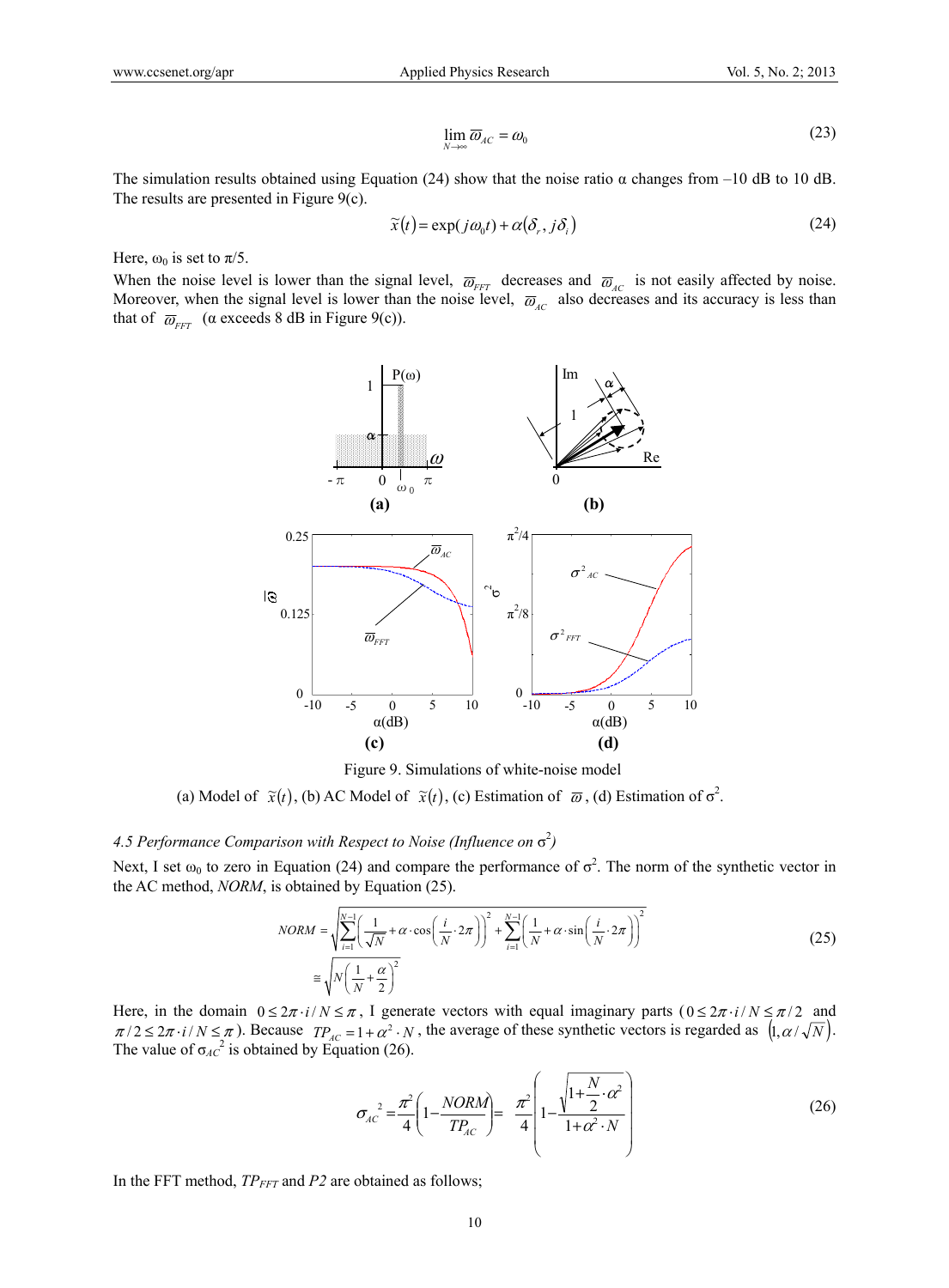$$
TP_{FFT} = 1 + \alpha^2 \cdot N \,, \quad P2 = 2 \cdot \sum_{i=1}^{N/2} \left( \frac{i}{N} \cdot \pi - \overline{\omega}_{FFT} \right)^2 \cdot \alpha^2 \quad ,
$$

The value of  $\sigma_{\text{FFT}}^2$  is denoted by Equation (27).

$$
\sigma_{FFT}^2 = \frac{2\pi^2 \cdot \alpha^2}{\left(1 + \alpha^2 N\right) \cdot N^2} \cdot \frac{N(N+1)(N+2)}{24}
$$
\n
$$
= \frac{\pi^2 \cdot \alpha^2}{12} - \frac{(N+1)(N+2)}{\left(1 + \alpha^2 N\right) \cdot N}
$$
\n(27)

Because it is difficult to directly compare Equations (26) and (27), in Figure 9(d), I present the simulation results for  $\sigma_{FFT}^2$  and  $\sigma_{AC}^2$  obtained by changing the value of  $\alpha$  in Equation (24) from –10 to 10 dB. The AC method tends to be affected by noise. When the noise level increases, the accuracy of  $\overline{\omega}_{AC}$  deteriorates and the value of  $\sigma_{AC}^2$  increases. The performance characteristics of the two methods with respect to noise are summarized in Table 7.

Table 7. Comparison of  $\overline{\omega}$  and  $\sigma^2$  affected due to noise

| Method              | AC                      | FFT                    |  |  |
|---------------------|-------------------------|------------------------|--|--|
| $\overline{\omega}$ | Not affected by noise   | Under estimated        |  |  |
|                     | at low noise condition  | at low noise condition |  |  |
|                     | Affected by noise       |                        |  |  |
|                     | at high noise condition | Correct                |  |  |

#### **5. Considerations**

In Section 4, I investigated the fundamental characteristics of the blood flow parameters  $(TP, \overline{\omega})$  and  $\sigma^2$ ) using a simple sinusoidal input signal. However, because in actual blood flow the velocity changes, in this section, I investigate the characteristics of blood flow parameters using a wide-band waveform. For example, in the current CFM processing, when  $\overline{\omega}$  becomes large,  $\sigma^2$  increases. This occurs because Equation (12) is an approximate expression. Therefore, the display of turbulent flow in conventional CFM systems cannot distinguish whether it depends on wide-band blood flow or on measurement errors. This is a problem when using CFM as a blood flow measurement system. In Figure 10, I compare the estimated values of  $\overline{\omega}$  and  $\sigma^2$  obtained by the the AC and FFT methods. In Figure 10(a), I present the frequency fluctuation model where its input signal  $\tilde{\chi}(t)$  (Equation (28)) is frequency modulated by the noise signal  $\tilde{N}(t)$  (with central angular frequency  $\omega_1$  and band-width β). In Figure 10,  $ω_1$  is set to  $π/10$  and β is changed from  $0.02π$  to  $2π$ .

$$
\widetilde{x}(t) = \exp(j\omega_1 t + j \cdot \beta \cdot \widetilde{N}(t))
$$
\n(28)

In the AC method,  $\sigma_{AC}^2$  corresponds to the variation of the synthetic vector shown in Figure 10(b). The real part *Re* and, imaginary part *Im*, synthetic vector angle  $\theta$ , norm of synthetic vector *NORM*, and total power *TP<sub>AC</sub>* are expressed by Equations (29), (30), (31), and (32), respectively.

$$
\text{Re} = \sum_{i=1}^{N-1} \cos\left(\frac{i}{N} \cdot \beta \cdot \pi\right) \qquad \text{Im} = \sum_{i=1}^{N-1} \sin\left(\frac{i}{N} \cdot \beta \cdot \pi\right) \tag{29}
$$

$$
\theta = \frac{1}{2} \tan^{-1} \left( \frac{\text{Im}}{\text{Re}} \right)
$$
 (30)

$$
NORM = \sqrt{\left(\sum_{i=1}^{N-1} \cos\left(\frac{i}{N} \cdot \beta \cdot \pi\right)\right)^2 + \left(\sum_{i=1}^{N-1} \sin\left(\frac{i}{N} \cdot \beta \cdot \pi\right)\right)^2}
$$
(31)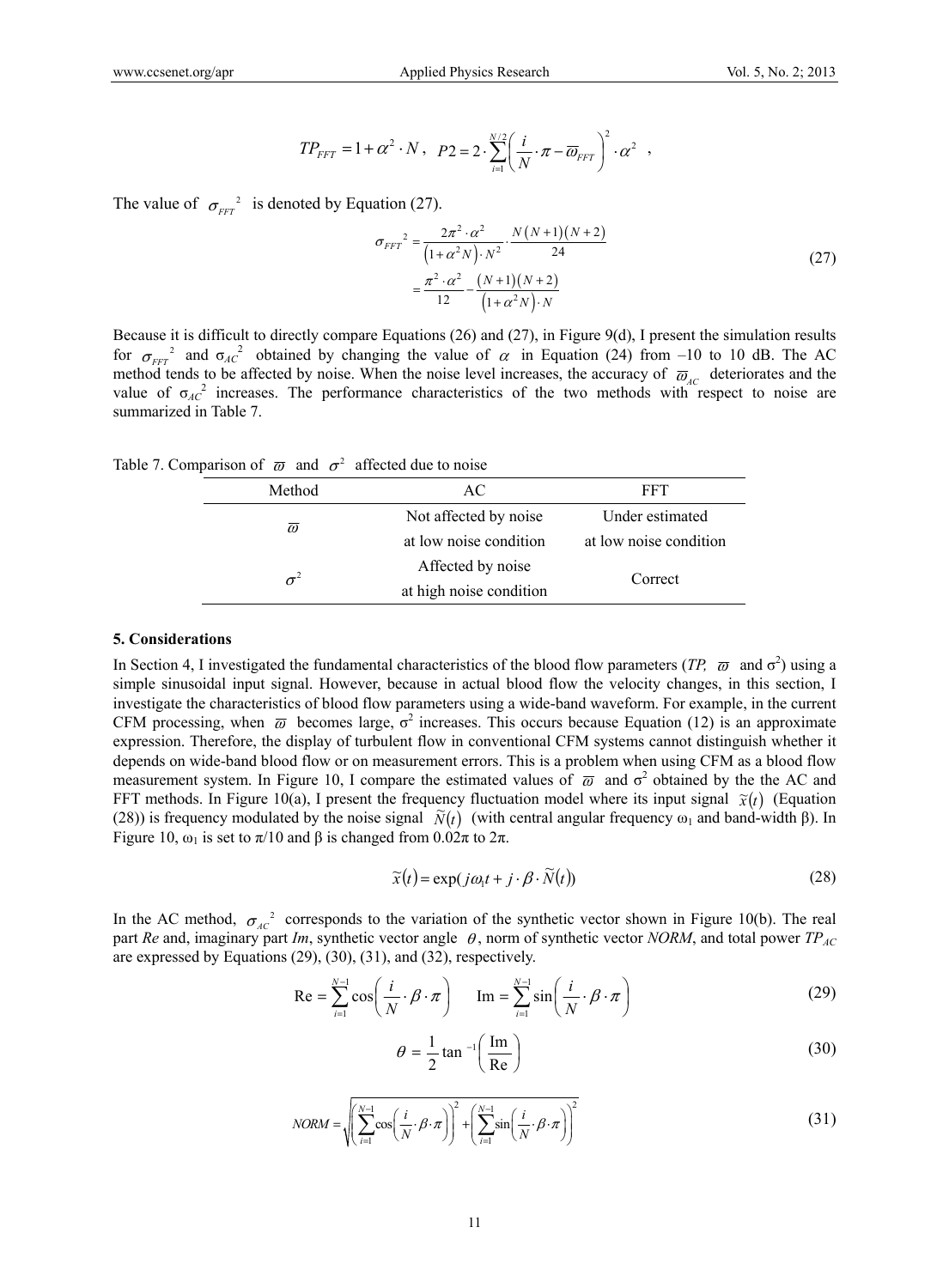$$
TP_{AC} = \sum_{i=1}^{N} \left( \cos^2 \left( \frac{i}{N} \cdot \alpha \cdot \pi \right) + \sin^2 \left( \frac{i}{N} \cdot \alpha \cdot \pi \right) \right) = N \tag{32}
$$

Using Equations (29), (30), (31), and (32), I obtain Equation (33), which expresses  $\sigma_{AC}^2$ 

$$
\sigma_{AC}^{2} = \frac{\pi^{2}}{4} \left( 1 - \frac{NORM}{TP_{AC}} \right)
$$
\n
$$
= \frac{\pi^{2}}{4} \left( 1 - \frac{\sqrt{\left(\sum_{i=1}^{N-1} \cos\left(\frac{i}{N}\beta N\right)\right)^{2} + \left(\sum_{i=1}^{N-1} \sin\left(\frac{i}{N}\beta N\right)\right)^{2}}}{N} \right)
$$
\n(33)

In the FFT method,  $TP_{FFT}$  and  $P2$  are denoted by Equations (34) and (35), respectively.

$$
TP_{FFT} = \sum_{i=1}^{N-1} \left( \cos^2 \left( \frac{i}{N} \cdot \beta \cdot \pi \right) + \sin^2 \left( \frac{i}{N} \cdot \beta \cdot \pi \right) \right) = N \tag{34}
$$

$$
P2 = 2 \cdot \sum_{i=1}^{N/2} \left( \frac{i}{N} \cdot \alpha \cdot \pi - \overline{\omega}_{FFT} \right)^2 \cdot 1 \tag{35}
$$

Using Equations (8), (34), and (35), Equation (36) is obtained, which expresses  $\sigma_{\text{FFT}}^2$ .

$$
\sigma_{FFT}^2 = \frac{2}{N} - \frac{2\pi^2 \cdot \beta^2}{N^2} \cdot \sum_{i=1}^{N/2} i^2
$$
  
= 
$$
\frac{\pi^2 \beta^2}{12} \cdot \frac{(N+1)(N+2)}{N^2}
$$
 (36)



Figure 10. Simulations of wide-band model (a) Model of  $\tilde{x}(t)$ , (b) AC Model of  $\tilde{x}(t)$ , (c) Estimation of  $\overline{\omega}$ , (d) Estimation of  $\sigma^2$ 

Because it is difficult to directly compare Equations (33) and (36), I present the estimation results of  $\sigma_{FFT}^2$  and